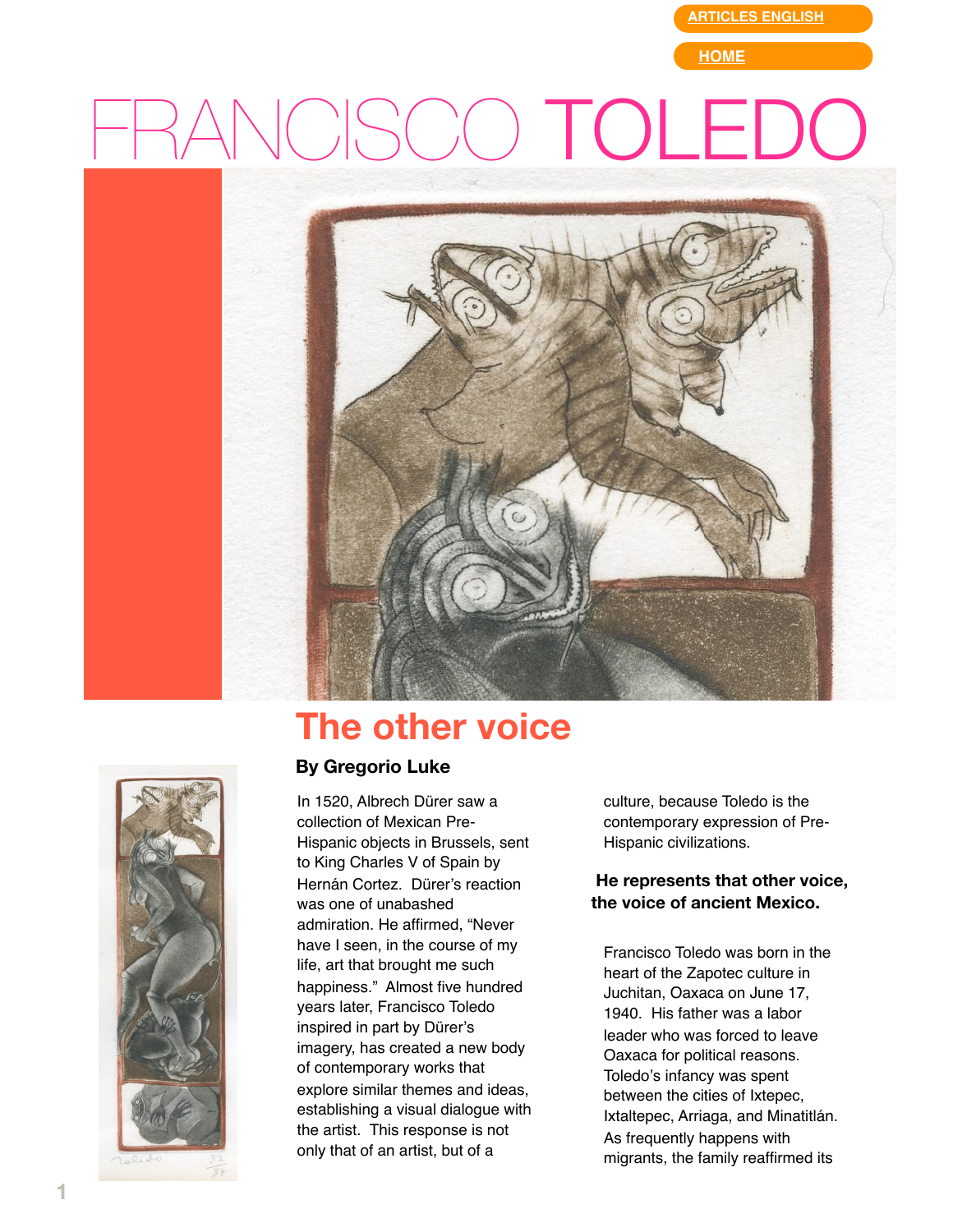## **Francisco Toledo La Otra Voz**

cultural identity in exile. Toledo grew up immersed in the Zapotec language, recreating the legends and myths of that culture. Many of these elements would subsequently appear in his work.

Toledo began painting as a child and was first encouraged by his father, who chose not to paint over the wall that served as Toledo's first canvas. Toledo then attended high school in Oaxaca and continued in Mexico City, where he studied lithography.

Toledo's art has an intense eroticism, which should not surprise us, as desire is a common element between animals, humans, and insects. Desire is the strongest force opposing death. Desire engenders life, and exists before it. Toledo's art is a vibrant affirmation of desire and therefore of life. He invites us to see the world anew and to rejoice in the wonder of being alive.